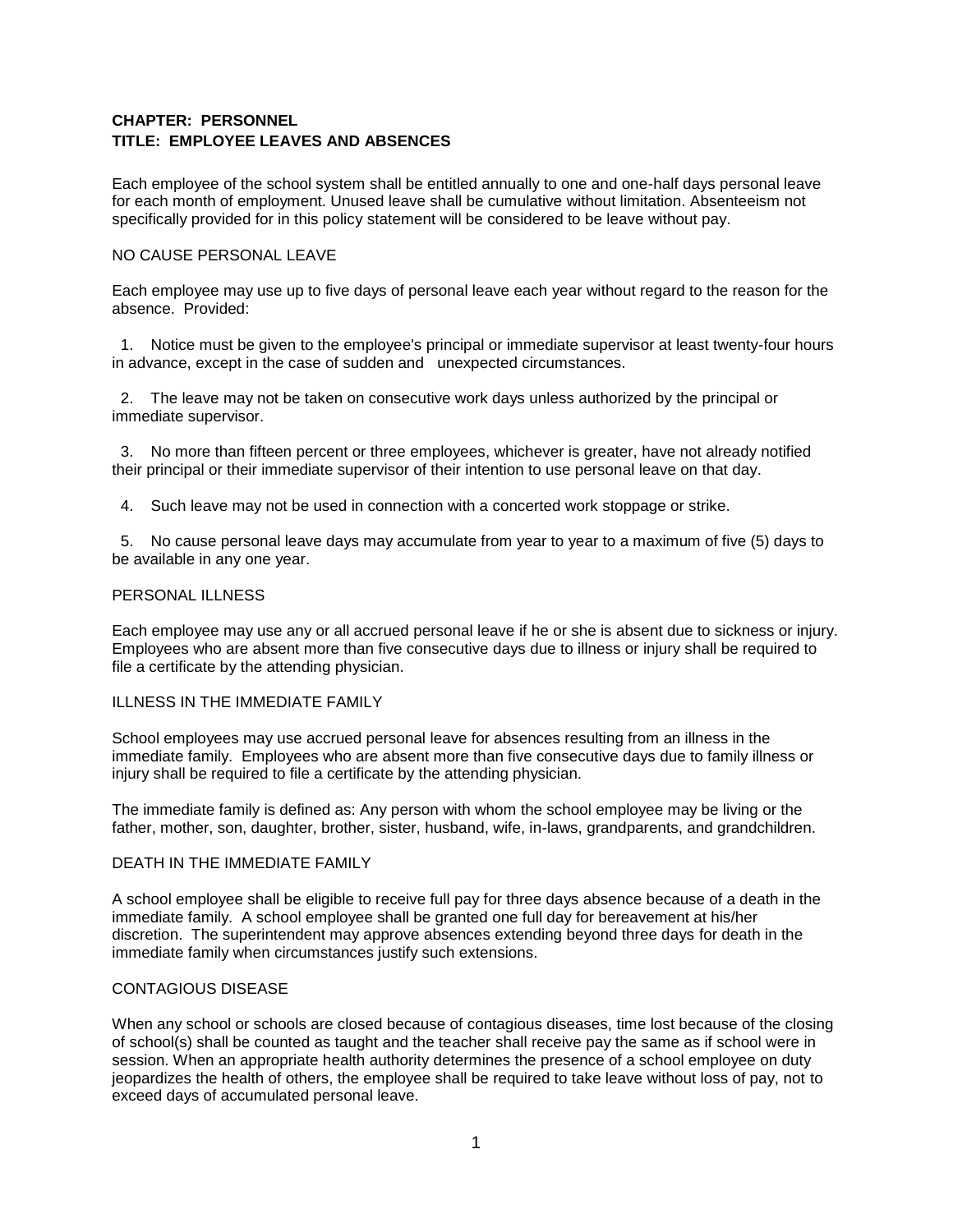## LEAVE WITHOUT PAY

The superintendent may authorize any employee to be absent without pay with prior approval.

### MILITARY LEAVE

All officers and employees of the State, or subdivisions or municipalities thereof, who shall be members of the national guard or any military reserve unit of the United States armed services, shall be entitled to leave of absence from their respective offices or employments without loss of pay, status, or efficiency rating, on the days during which they shall be engaged in drills, parades, or other duty, during business hours ordered by proper authority, or for field training or active service of the State for a maximum period of thirty days in any one calendar year. The term "without loss of pay" means the officer or employee shall continue to receive his/her normal salary or compensation, notwithstanding the fact that such officer or employee may have received other compensation from federal or state sources during the same period. Benefits of this section shall not accrue to individuals ordered or called to active duty by the president.

#### FAMILY LEAVE

A school employee shall be entitled to a total of twelve weeks of unpaid FAMILY LEAVE following the exhaustion of all his or her annual and personal leave, during any twelve month period for the following reasons:

- 1. Birth of a son or daughter of the employee.
- 2. Placement of a son or daughter with the employee for adoption.

3. To care for the employee's son, daughter, spouse, parent or dependent who has a serious health condition.

In the case of a serious health condition, the leave may be taken intermittently when medically necessary.

If an employee requests Family Leave to care for a family member with a serious health condition, the board may require the employee to provide certification by a health care provider of the family member's health condition.

The position held by an employee immediately before the leave shall be held for that employee and the employee shall be returned to that position.

#### LEAVE OF ABSENCE

Requests for leaves of absence should be made well in advance of the proposed leave. The Board will look most favorably on those requests which are for professional advancement.

Leaves of absence may be granted for a period of up to one year. Generally, leave of absence will not be approved to end during an instructional time.

A classroom teacher who requests a leave of absence to become effective on or before July 15, but after the employment term ends, and who has given written notice at any time during the school year which has been received by the Board of Education shall have public employee insurance coverage until August 31 of that year.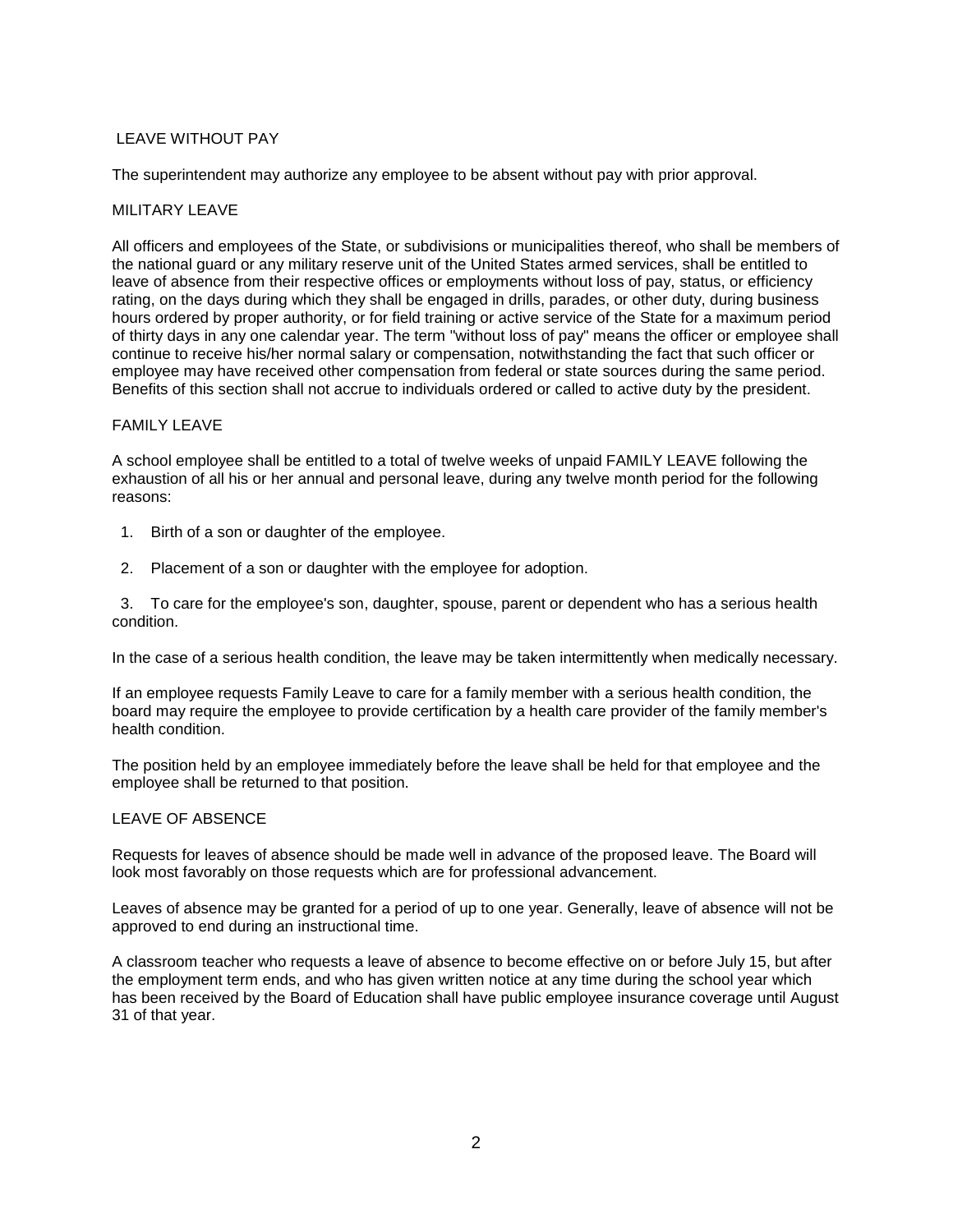Leaves of absence will be granted contingent upon the employee's agreement to inform the superintendent by April 1 of the year in which the leave terminates of his/her intention to return to work the following year or to apply for an extension of his/her leave. Employees on leave of absence who have not notified the superintendent by April 1 of their intention to return to work will have their employment terminated.

Any teacher who is returning from an approved leave of absence that extended for a period of one year or less shall have the right to be assigned back into the same assignment of position or duties he/she had when the leave was granted. The teacher will retain all seniority, rights, and privileges which had accrued at the time of the approved leave of absence. (The one year referred to in this policy will begin July 1 and continue through June 30).

Such employee who returns from an approved leave of absence for the purpose of pregnancy, childbirth, or adoptive or infant bonding which lasted for a period of one year or less than one year shall be reemployed with the right to be restored to the same assignment of position or duties and benefits held prior to the approved leave of absence. Such employee shall retain all rights and privileges generally accorded employees at the time of reemployment.

#### MEDICAL LEAVE OF ABSENCE

An employee who is absent from work due to medical reasons and who has exhausted all his/her personal leave shall be placed on an unpaid medical leave of absence. An employee on a medical leave of absence shall provide a statement of a qualified physician certifying that the employee is unable to work. Likewise, an employee requesting to return to work from an approved medical leave of absence, shall provide the Board of Education with a statement of a qualified physician certifying that the employee is able to return to work.

Any employee absent for medical causes shall be entitled to continue his/her public employees' health insurance program for up to one year, provided the employee is on a medical leave of absence approved by the Board of Education.

The employee and Board of Education shall continue to pay their proportionate share of premium costs, provided the Board of Education shall be obligated to pay its proportionate share of the premium cost only for a period of one year.

Provided, however, that during the period of such leave of absence, the employee shall at least once each month submit to the Board of Education payroll department a statement of a qualified physician certifying that the employee is unable to return to work.

Seniority will not accrue during the time of the leave of absence unless the medical leave of absence results from an injury which is covered by Workers' Compensation.

### LEAVE FOR JURY DUTY

1. Personnel called for jury duty will be granted civil leave and will not be charged as personal leave.

2. Personnel called for jury duty are guaranteed that they will receive at least the equivalent of whatever daily rate of pay they are receiving as employees of the Calhoun County Board of Education. The Board will pay the difference between the pay for jury duty and their regular pay.

3. The employee must furnish the payroll department with a copy of the summons for jury duty.